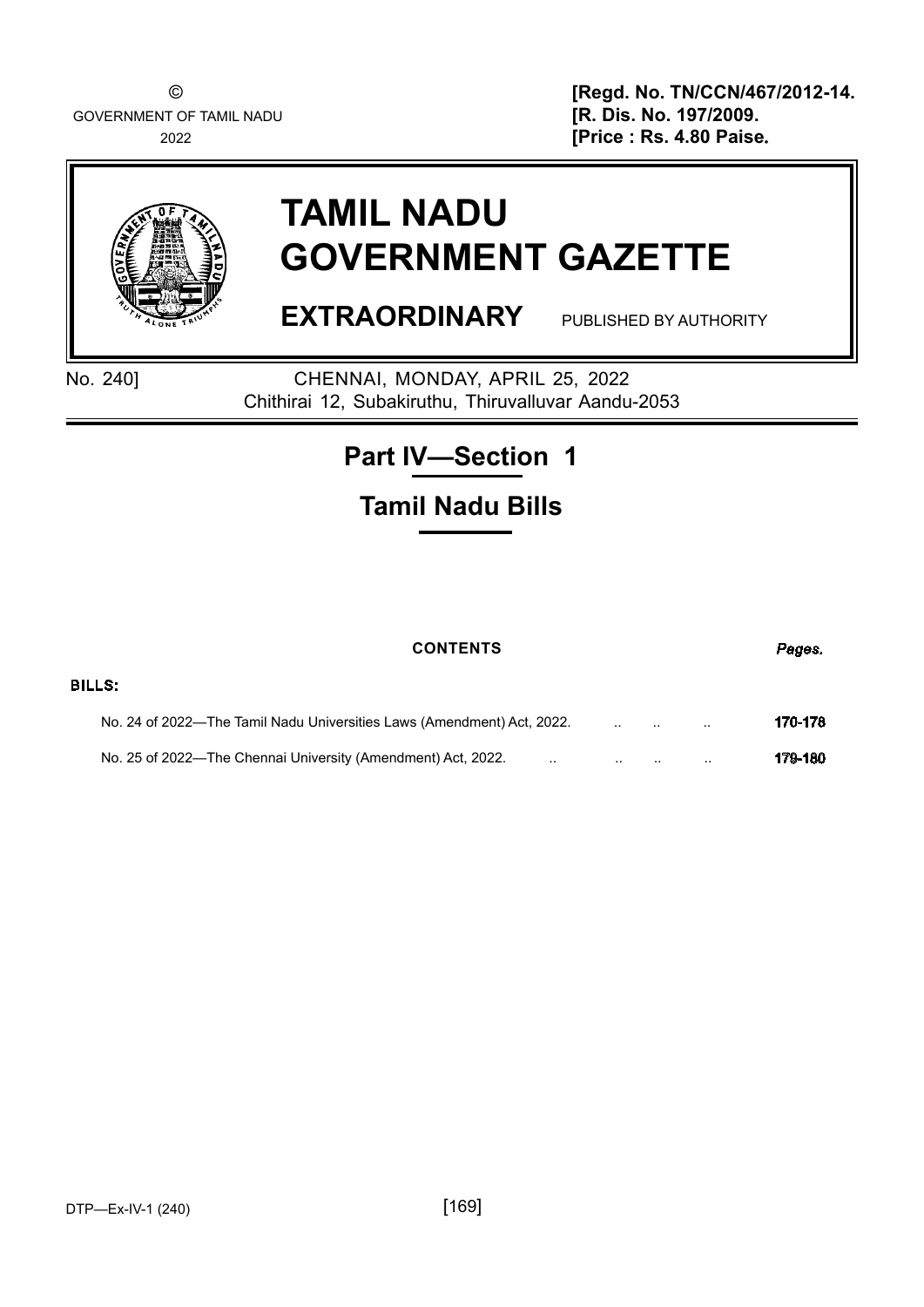## **BILLS****INTRODUCED IN THE LEGISLATIVE ASSEMBLY OF THE STATE OF TAMIL NADU**

Under Rule 130 of the Tamil Nadu Legislative Assembly Rules, the following Bill which was introduced in the Legislative Assembly of the Tamil Nadu on 25th April, 2022 is published together with Statement of Objects and Reasons for general information:-

#### **L.A Bill No. 24 of 2022**

#### **A Bill further to ament the Tamil Nadu Universities Laws**

 BE it enacted by the Legislative Assembly of the State of Tamil Nadu in the Seventy-third Year of the Republic of India as follows:—

#### **PART- I.**

#### PRELIMINARY

Short title and commencement. 1. (1) This Act may be called the Tamil Nadu Universities Laws (Amendment) Act, 2022.

(2) It shall come into force at once.

#### **PART-II.**

#### AMENDMENTS TO THE MADURAI-KAMARAJ UNIVERSITY ACT, 1965.

2. In section 11 of the Madurai-Kamaraj University Act, 1965 (hereafter in this Part Tamil Nadu Act referred to as Tamil Nadu Act 33 of 1965),—

33 of 1965.

 $(1)$  in sub-section  $(1)$ ,—

(i) for the expression "Chancellor", the expression "Government" shall be substituted;

(ii) in the proviso, for the expressions "Chancellor" and "he", the expressions "Government" and "they" shall, respectively, be substituted;

(2) in sub-section (2-D), for the expression "Chancellor", occurring in three places, the expression "Government" shall be substituted.

3. After section 11 of the 1965 Act, the following section shall be inserted, namely:—

"**11-A. Removal of Vice-Chancellor.—**The Vice-Chancellor shall not be removed from his office except by an order of the Government passed on the ground of wilful omission or refusal to carry out the provisions of this Act or abuse of the powers vested in him. In a case where it is proposed to remove the Vice-Chancellor, the Government shall order an inquiry by such a person who is or has been—

(i) a Judge of the High Court; or

(ii) an officer of the Government, not below the rank of Chief Secretary to Government,

in which the Vice-Chancellor shall be given an opportunity to make a representation. On consideration of the inquiry report, the Vice-Chancellor shall be furnished a copy of the inquiry report and called upon to submit his further representation, if any thereon, before making an order of removal.".

#### **PART-III.**

#### AMENDMENTS TO THE ANNA UNIVERSITY ACT, 1978.

Amendment of section 11.

 4. In section 11 of the Anna University Act, 1978 (hereafter in this Part referred to as Tamil Nadu Act 30 of 1978.),— Tamil Nadu Act 30 of 1978.

 $(1)$  in sub-section  $(1)$ ,—

Amendment of section 11.

Insertion of new section 11-A.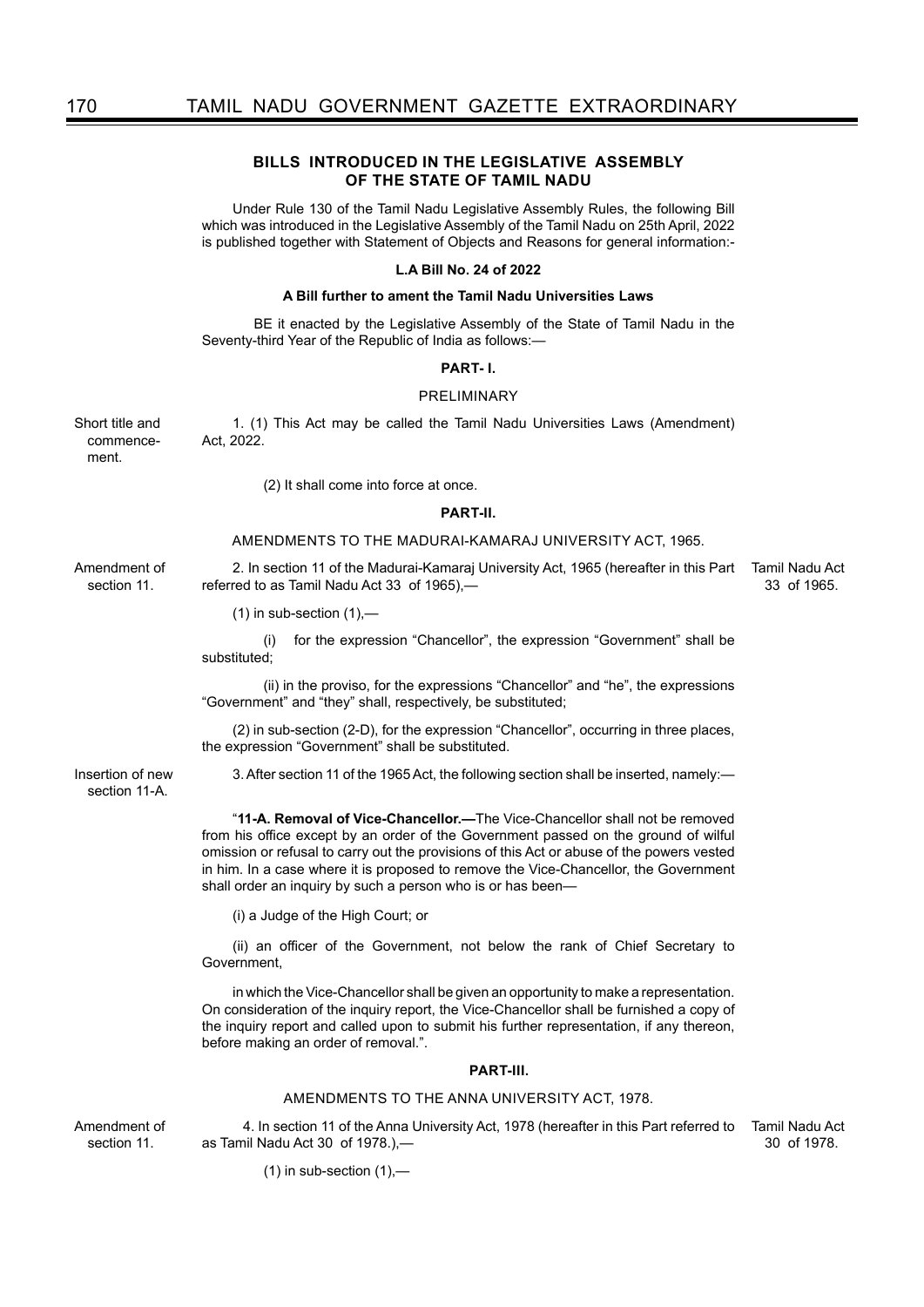(i) for the expression "Chancellor", the expression "Government" shall be substituted;

 (ii) in the proviso, for the expressions "Chancellor" and "he", the expressions "Government" and "they" shall, respectively, be substituted;

(2) in sub-section (2-D), for the expression "Chancellor", occurring in three places, the expression "Government" shall be substituted;

 (3) in the first proviso to sub-section (3), for the expression "Chancellor", the expression "Government" shall be substituted;

(4) sub-sections (4-A) and (4-B) shall be omitted.

5. After section 11 of the 1978 Act, the following section shall be inserted, namely:—

"**11-A. Removal of Vice-Chancellor.—** The Vice-Chancellor shall not be removed from his office except by an order of the Government passed on the ground of wilful omission or refusal to carry out the provisions of this Act or abuse of the powers vested in him. In a case where it is proposed to remove the Vice-Chancellor, the Government shall order an inquiry by such a person who is or has been,—

(i) a Judge of the High Court; or

(ii) an officer of the Government, not below the rank of Chief Secretary to Government,

in which the Vice-Chancellor shall be given an opportunity to make a representation. On consideration of the inquiry report, the Vice-Chancellor shall be furnished a copy of the inquiry report and called upon to submit his further representation, if any thereon, before making an order of removal.".

#### **PART-IV**.

#### AMENDMENTS TO THE BHARATHIAR UNIVERSITY ACT, 1981

Tamil Nadu Act 1 of 1982. 6. In section 12 of the Bharathiar University Act, 1981 (hereafter in this Part referred Amendment of to as Tamil Nadu Act 1 of 1982), section 12.

 $(1)$  in sub-section  $(1)$ ,—

(i) for the expression "Chancellor", the expression "Government" shall be substituted;

(ii) in the proviso, for the expressions "Chancellor" and "he", the expressions "Government" and "they" shall, respectively, be substituted;

(2) in sub-section (2-D), for the expression "Chancellor", occurring in three places, the expression "Government" shall be substituted;

(3) in the second proviso to sub-section (3), in clauses (a) and (b), for the expression "Chancellor", the expression "Government" shall be substituted.

7. After section 12 of Tamil Nadu Act 1 of 1982, the following section shall be inserted, namely:—

Insertion of new section 12-A.

 "**12-A. Removal of Vice-Chancellor.—** The Vice-Chancellor shall not be removed from his office except by an order of the Government passed on the ground of wilful omission or refusal to carry out the provisions of this Act or abuse of the powers vested in him. In a case where it is proposed to remove the Vice-Chancellor, the Government shall order an inquiry by such a person who is or has been,-

(i) a Judge of the High Court; or

(ii) an officer of the Government, not below the rank of Chief Secretary to Government,

Insertion of new section  $11 - \Delta$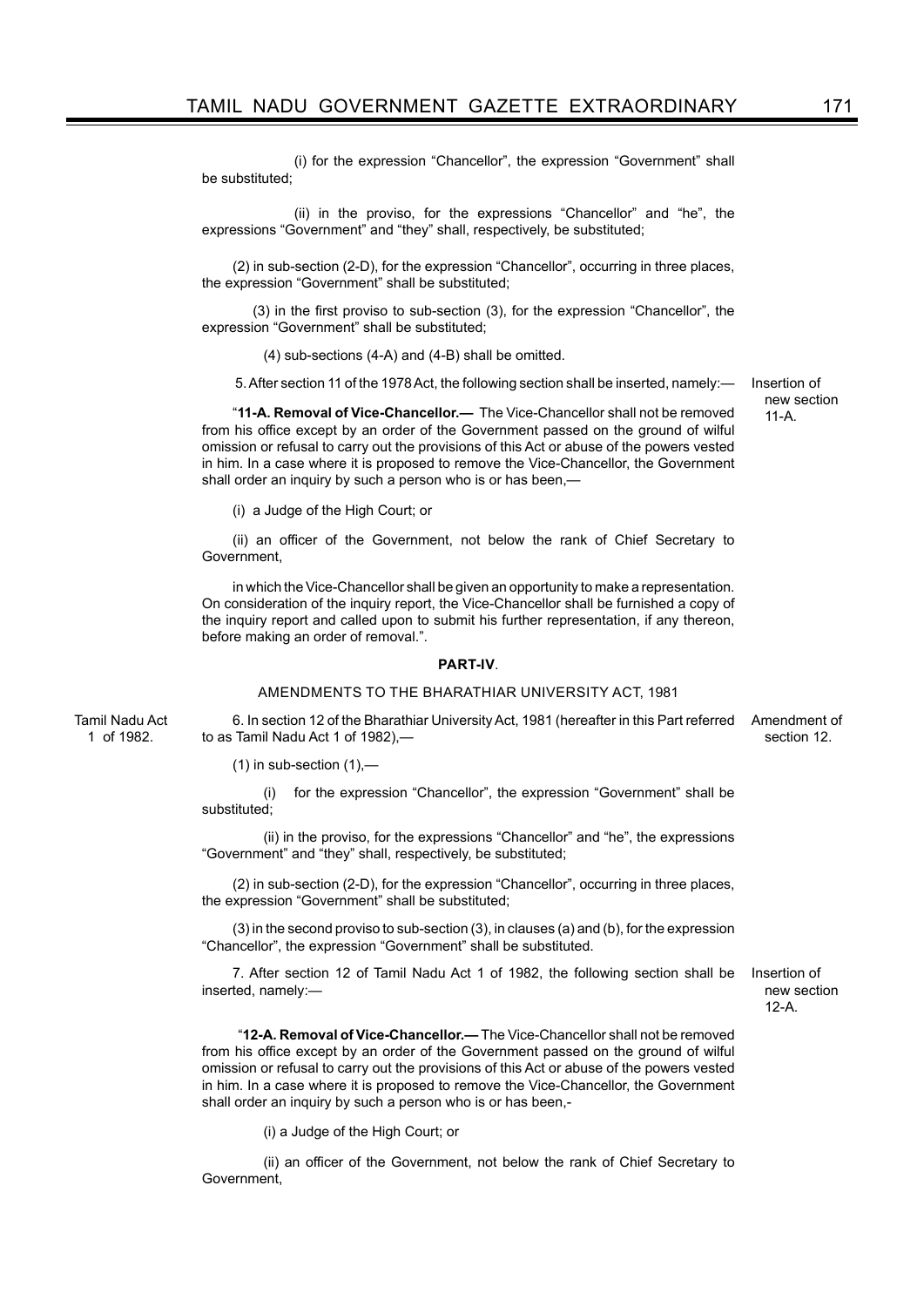in which the Vice-Chancellor shall be given an opportunity to make a representation. On consideration of the inquiry report, the Vice-Chancellor shall be furnished a copy of the inquiry report and called upon to submit his further representation, if any thereon, before making an order of removal.".

#### **PART-V**.

#### AMENDMENTS TO THE BHARATHIDASAN UNIVERSITY ACT, 1981

Amendment of section 12.

8. In section 12 of the Bharathidasan University Act, 1981 (hereafter in this Part referred to as Tamil Nadu Act 2 of 1982),— Tamil Nadu Act

2 of 1982.

 $(1)$  in sub-section  $(1)$ ,—

(i) for the expression "Chancellor", the expression "Government" shall be substituted:

(ii) in the proviso, for the expressions "Chancellor" and "he", the expressions "Government" and "they" shall, respectively, be substituted;

(2) in sub-section (2-D), for the expression "Chancellor", occurring in three places, the expression "Government" shall be substituted;

(3) in the second proviso to sub-section (3), in clauses (a) and (b), for the expression "Chancellor", the expression "Government" shall be substituted.

Insertion of new section 12-A. 9. After section 12 of Tamil Nadu Act 2 of 1982, the following section shall be inserted, namely:—

> "**12-A. Removal of Vice-Chancellor.—** The Vice-Chancellor shall not be removed from his office except by an order of the Government passed on the ground of wilful omission or refusal to carry out the provisions of this Act or abuse of the powers vested in him. In a case where it is proposed to remove the Vice-Chancellor, the Government shall order an inquiry by such a person who is or has been, —

(i) a Judge of the High Court; or

(ii) an officer of the Government, not below the rank of Chief Secretary to Government,

in which the Vice-Chancellor shall be given an opportunity to make a representation. On consideration of the inquiry report, the Vice-Chancellor shall be furnished a copy of the inquiry report and called upon to submit his further representation, if any thereon, before making an order of removal.".

#### **PART-VI.**

#### AMENDMENTS TO THE MOTHER TERESA WOMEN'S UNIVERSITY ACT, 1984.

Amendment of section 12.

10. In section 12 of the Mother Teresa Women's University Act, 1984 (hereafter in this Part referred to as Tamil Nadu Act 15 of 1984),— Tamil Nadu Act 15 of 1984.

 $(1)$  in sub-section  $(1)$ ,—

(i) for the expression "Chancellor", the expression "Government" shall be substituted;

(ii) in the proviso, for the expressions "Chancellor" and "he", the expressions "Government" and "they" shall, respectively, be substituted;

(2) in sub-section (2-D), for the expression "Chancellor", occurring in three places, the expression "Government" shall be substituted;

(3) in the second proviso to sub-section (3), in clauses (a) and (b), for the expression "Chancellor", the expression "Government" shall be substituted.

11. After section 12 of the 1984 Act, the following section shall be inserted, namely:—

Insertion of new section 12-A.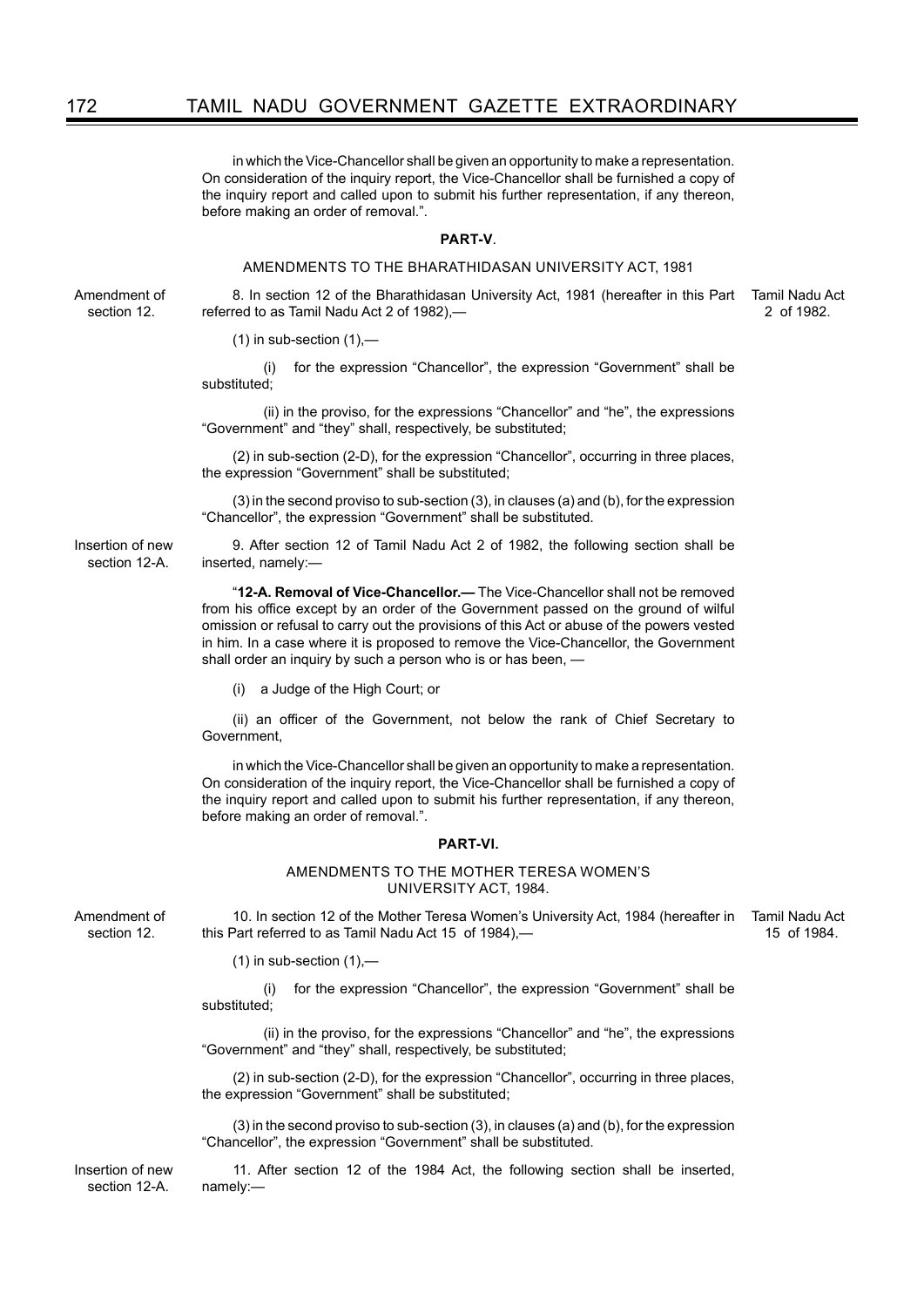"**12-A. Removal of Vice-Chancellor.—** The Vice-Chancellor shall not be removed from his office except by an order of the Government passed on the ground of wilful omission or refusal to carry out the provisions of this Act or abuse of the powers vested in him. In a case where it is proposed to remove the Vice-Chancellor, the Government shall order an inquiry by such a person who is or has been,—

(i) a Judge of the High Court; or

(ii) an officer of the Government, not below the rank of Chief Secretary to Government,

in which the Vice-Chancellor shall be given an opportunity to make a representation. On consideration of the inquiry report, the Vice-Chancellor shall be furnished a copy of the inquiry report and called upon to submit his further representation, if any thereon, before making an order of removal.".

#### **PART-VII.**

#### AMENDMENTS TO THE ALAGAPPA UNIVERSITY ACT, 1985.

Tamil Nadu Act 23 of 1985.

 12. In section 13 of the Alagappa University Act, 1985 (hereafter in this Part Amendment of referred to as Tamil Nadu Act 23 of 1985.), section 13.

(1) in sub-section  $(1)$ ,-

(i) for the expression "Chancellor", the expression "Government" shall be substituted;

(ii) in the proviso, for the expressions "Chancellor" and "he", the expressions "Government" and "they" shall, respectively, be substituted;

(2) in sub-section (2-D), for the expression "Chancellor", occurring in three places, the expression "Government" shall be substituted;

(3) in the second proviso to sub-section (3), in clauses (a) and (b), for the expression "Chancellor", the expression "Government" shall be substituted.

13. After section 13 of the 1985 Act, the following section shall be inserted, namely:—

Insertion of new section 13-A.

"**13-A. Removal of Vice-Chancellor.—** The Vice-Chancellor shall not be removed from his office except by an order of the Government passed on the ground of wilful omission or refusal to carry out the provisions of this Act or abuse of the powers vested in him. In a case where it is proposed to remove the Vice-Chancellor, the Government shall order an inquiry by such a person who is or has been,—

(i) a Judge of the High Court; or

(ii) an officer of the Government, not below the rank of Chief Secretary to Government,

in which the Vice - Chancellor shall be given an opportunity to make a representation. On consideration of the inquiry report, the Vice - Chancellor shall be furnished a copy of the inquiry report and called upon to submit his further representation, if any thereon, before making an order of removal.".

#### **PART-VIII**.

#### AMENDMENTS TO THE MANONMANIAM SUNDARANAR UNIVERSITY ACT, 1990.

Tamil Nadu Act 31 of 1990.

14. In section 11 of the Manonmaniam Sundaranar University Act, 1990 (hereafter in this Part referred to as Tamil Nadu Act 31 of 1990),— Amendment of section 11.

 $(1)$  in sub-section  $(1)$ ,—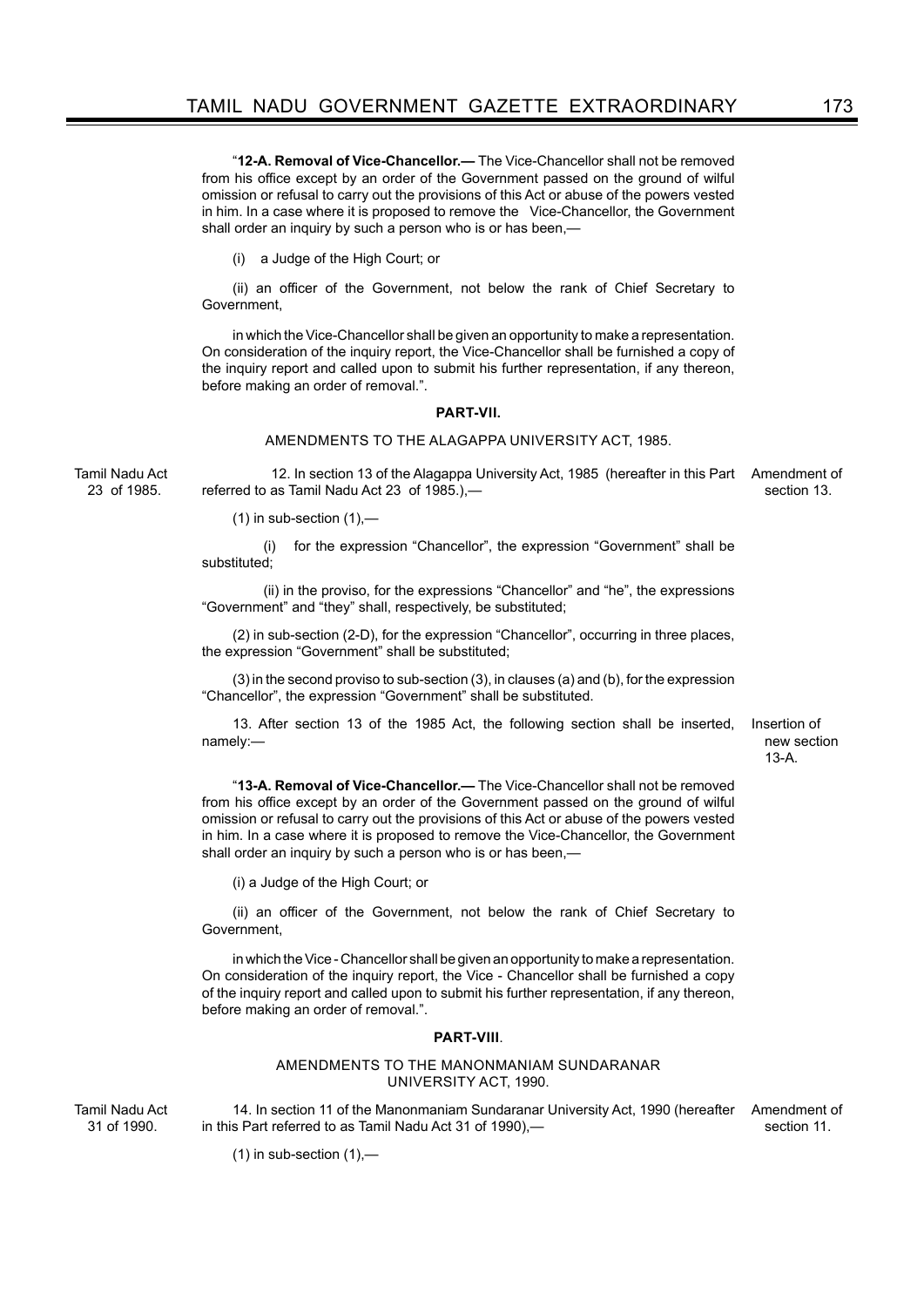(i) for the expression "Chancellor", the expression "Government" shall be substituted;

 (ii) in the proviso, for the expressions "Chancellor" and "he", the expressions "Government" and "they" shall, respectively, be substituted;

(2) in sub-section (2-D), for the expression "Chancellor", occurring in three places, the expression "Government" shall be substituted;

(3) in the second proviso to sub-section (3), in clauses (a) and (b), for the expression "Chancellor", the expression "Government" shall be substituted.

15. After section 11 of the 1990 Act, the following section shall be inserted, namely:—

"**11-A. Removal of Vice-Chancellor.—** The Vice-Chancellor shall not be removed from his office except by an order of the Government passed on the ground of wilful omission or refusal to carry out the provisions of this Act or abuse of the powers vested in him. In a case where it is proposed to remove the Vice-Chancellor, the Government shall order an inquiry by such a person who is or has been,-

(i) a Judge of the High Court; or

(ii) an officer of the Government, not below the rank of Chief Secretary to Government,

in which the Vice-Chancellor shall be given an opportunity to make a representation. On consideration of the inquiry report, the Vice - Chancellor shall be furnished a copy of the inquiry report and called upon to submit his further representation, if any thereon, before making an order of removal.".

#### **PART-IX**.

#### AMENDMENTS TO THE PERIYAR UNIVERSITY ACT, 1997.

Amendment of section 12.

Insertion of new section 11-A.

> 16. In section 12 of the Periyar University Act, 1997 (hereafter in this Part referred Tamil Nadu Act to as Tamil Nadu Act 45 of 1997),— 45 of 1997.

 $(1)$  in sub-section  $(1)$ ,—

(i) for the expression "Chancellor", the expression "Government" shall be substituted;

(ii) in the proviso, for the expressions "Chancellor" and "he", the expressions "Government" and "they" shall, respectively, be substituted;

(2) in sub-section (2-D), for the expression "Chancellor", occurring in three places, the expression "Government" shall be substituted;

(3) in the second proviso to sub-section (3), in clauses (a) and (b), for the expression "Chancellor", the expression "Government" shall be substituted.

17. After section 12 of the 1997 Act, the following section shall be inserted, namely:—

"**12-A. Removal of Vice-Chancellor.—** The Vice-Chancellor shall not be removed from his office except by an order of the Government passed on the ground of wilful omission or refusal to carry out the provisions of this Act or abuse of the powers vested in him. In a case where it is proposed to remove the Vice-Chancellor, the Government shall order an inquiry by such a person who is or has been,**—**

(i) a Judge of the High Court; or

(ii) an officer of the Government, not below the rank of Chief Secretary to Government,

in which the Vice-Chancellor shall be given an opportunity to make a representation. On consideration of the inquiry report, the Vice – Chancellor shall be furnished a copy of the inquiry report and called upon to submit his further representation, if any thereon, before making an order of removal.".

Insertion of new section 12-A.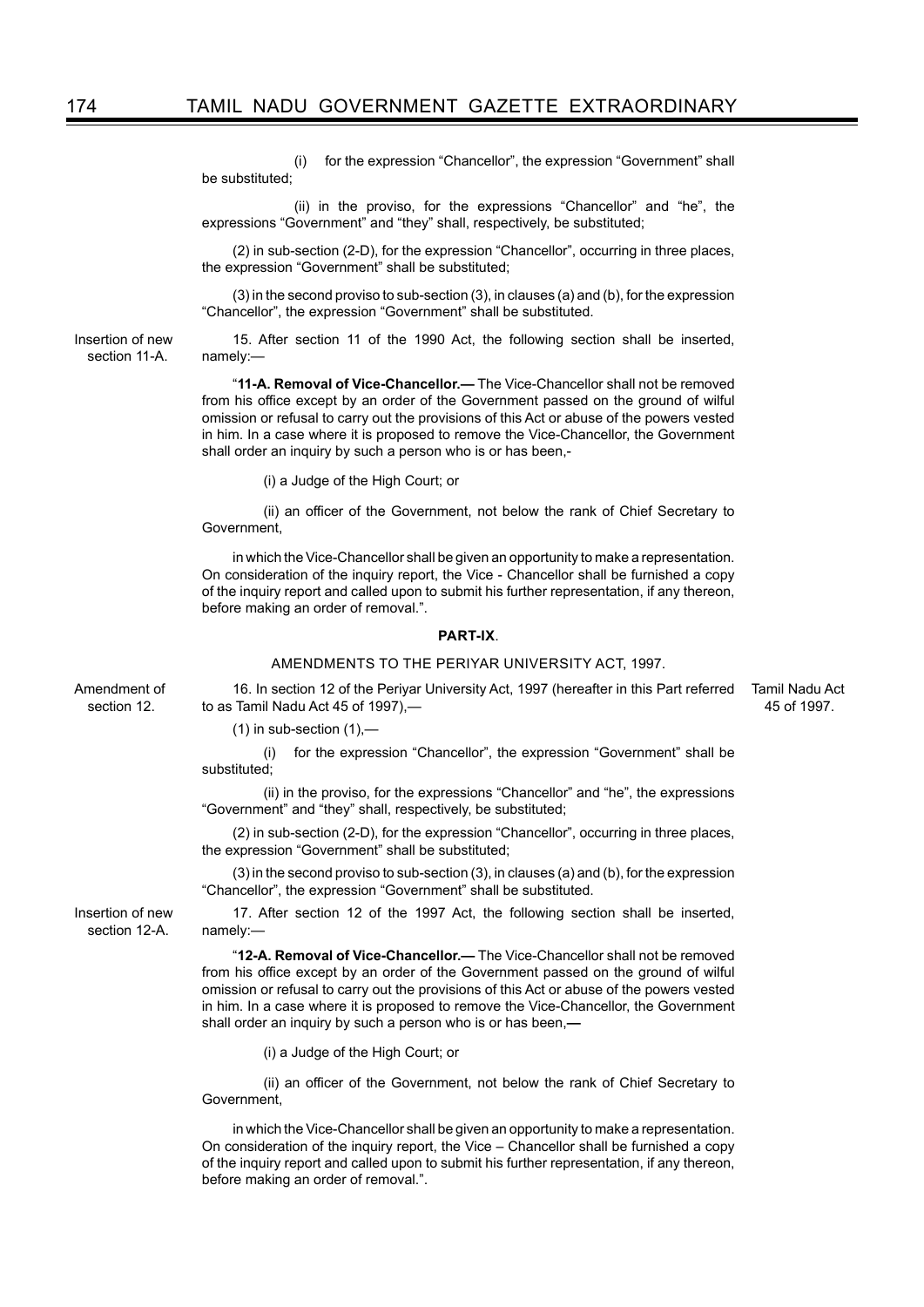### **PART-X**.

#### AMENDMENTS TO THE TAMIL NADU OPEN UNIVERSITY ACT, 2002.

Tamil Nadu Act 27 of 2002.

Tamil Nadu Act 32 of 2002.

18. In section 10 of the Tamil Nadu Open University Act, 2002 (hereafter in this Amendment of Part referred to as Tamil Nadu Act 27 of 2002), section 10.

(1) in sub-section  $(1)$ ,-

(i) for the expression "Chancellor", the expression "Government" shall be substituted:

(ii) in the proviso, for the expressions "Chancellor" and "he", the expressions "Government" and "they" shall, respectively, be substituted;

(2) in sub-section (2-D), for the expression "Chancellor", occurring in three places, the expression "Government" shall be substituted;

(3) in the first proviso to sub-section (3), for the expression "Chancellor", the expression "Government" shall be substituted.

19. After section 10 of Tamil Nadu Act 27 of 2002, the following section shall be inserted, namely:—

"**10-A. Removal of Vice-Chancellor.—** The Vice-Chancellor shall not be removed from his office except by an order of the Government passed on the ground of wilful omission or refusal to carry out the provisions of this Act or abuse of the powers vested in him. In a case where it is proposed to remove the Vice-Chancellor, the Government shall order an inquiry by such a person who is or has been,**—**

(i) a Judge of the High Court; or

(ii) an officer of the Government, not below the rank of Chief Secretary to Government,

in which the Vice-Chancellor shall be given an opportunity to make a representation. On consideration of the inquiry report, the Vice-Chancellor shall be furnished a copy of the inquiry report and called upon to submit his further representation, if any thereon, before making an order of removal.".

#### **PART – XI.**

#### AMENDMENTS TO THE THIRUVALLUVAR UNIVERSITY ACT, 2002.

 20. In section 12 of the Thiruvalluvar University Act, 2002 (hereafter in this Amendment of Part referred to as Tamil Nadu Act 32 of 2002),—

(1) in sub-section  $(1)$ ,—

(i) for the expression "Chancellor", the expression "Government" shall be substituted;

(ii) in the proviso, for the expressions "Chancellor" and "he", the expressions "Government" and "they" shall, respectively, be substituted;

(2) in sub-section (2-D), for the expression "Chancellor", occurring in three places, the expression "Government" shall be substituted;

(3) in the first proviso to sub-section (3), for the expression "Chancellor", the expression "Government" shall be substituted.

21. After section 12 of Tamil Nadu Act 32 of 2002, the following section shall be inserted, namely:—

Insertion of new section 12-A.

Insertion of new section  $10-A$ 

section 12.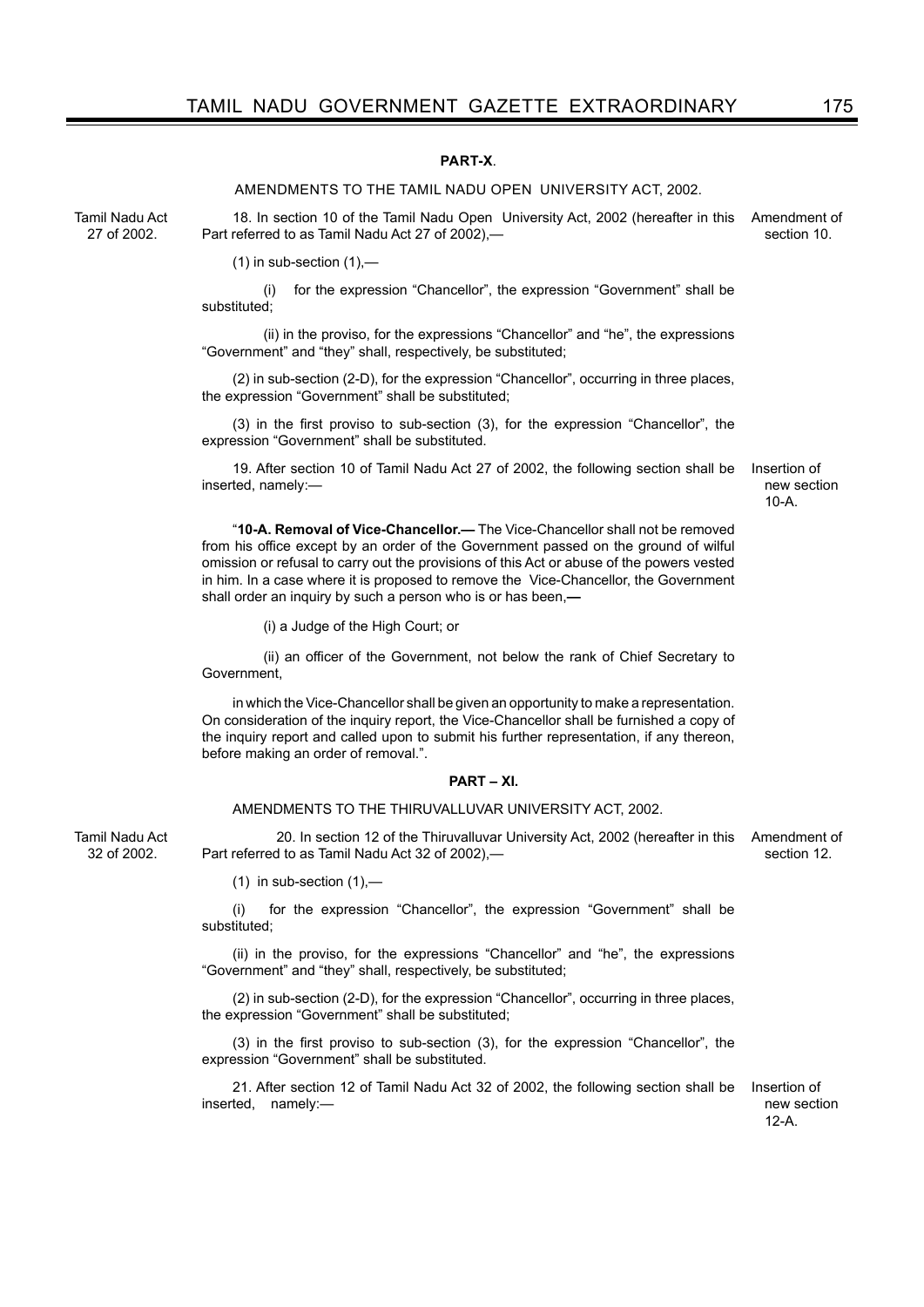"**12-A.Removal of Vice-Chancellor.—**The Vice-Chancellor shall not be removed from his office except by an order of the Government passed on the ground of wilful omission or refusal to carry out the provisions of this Act or abuse of the powers vested in him. In a case where it is proposed to remove the Vice-Chancellor, the Government shall order an inquiry by such a person who is or has been,—

(i) a Judge of the High Court; or

(ii) an officer of the Government, not below the rank of Chief Secretary to Government,

in which the Vice-Chancellor shall be given an opportunity to make a representation. On consideration of the inquiry report, the Vice-Chancellor shall be furnished a copy of the inquiry report and called upon to submit his further representation, if any thereon, before making an order of removal.".

#### **PART–XII.**

AMENDMENTS TO THE TAMIL NADU TEACHERS EDUCATION UNIVERSITY ACT, 2008.

Amendment of section 10.

Insertion of new section 10-A.

22. In section 10 of the Tamil Nadu Teachers Education University Act, 2008 (hereafter in this Part referred to as Tamil Nadu Act 33 of 2008),— Tamil Nadu Act 33 of 2008.

(1) in sub-section  $(1)$ , $-$ 

(i) for the expression "Chancellor", the expression "Government" shall be substituted;

(ii) in the proviso, for the expressions "Chancellor" and "he", the expressions "Government" and "they" shall, respectively, be substituted;

(2) in sub-section (2-D), for the expression "Chancellor", occurring in three places, the expression "Government" shall be substituted;

(3) in the first proviso to sub-section (4), for the expression "Chancellor", the expression "Government" shall be substituted.

23. After section 10 of the 2008 Act, the following section shall be inserted, namely:—

"**10-A. Removal of Vice-Chancellor.—** The Vice-Chancellor shall not be removed from his office except by an order of the Government passed on the ground of wilful omission or refusal to carry out the provisions of this Act or abuse of the powers vested in him. In a case where it is proposed to remove the Vice-Chancellor, the Government shall order an inquiry by such a person who is or has been,—

(i) a Judge of the High Court; or

(ii) an officer of the Government, not below the rank of Chief Secretary to Government,

in which the Vice-Chancellor shall be given an opportunity to make a representation. On consideration of the inquiry report, the Vice-Chancellor shall be furnished a copy of the inquiry report and called upon to submit his further representation, if any thereon, before making an order of removal.".

#### **PART-XIII.**

#### AMENDMENTS TO THE ANNAMALAI UNIVERSITY ACT, 2013.

Amendment of section 9.

24. In section 9 of the Annamalai University Act, 2013 (hereafter in this Part Tamil Nadu Act referred to as Tamil Nadu Act 20 of 2013),—

20 of 2013.

 $(1)$  in sub-section  $(1)$ ,—

(i) for the expression "Chancellor", the expression "Government" shall be substituted;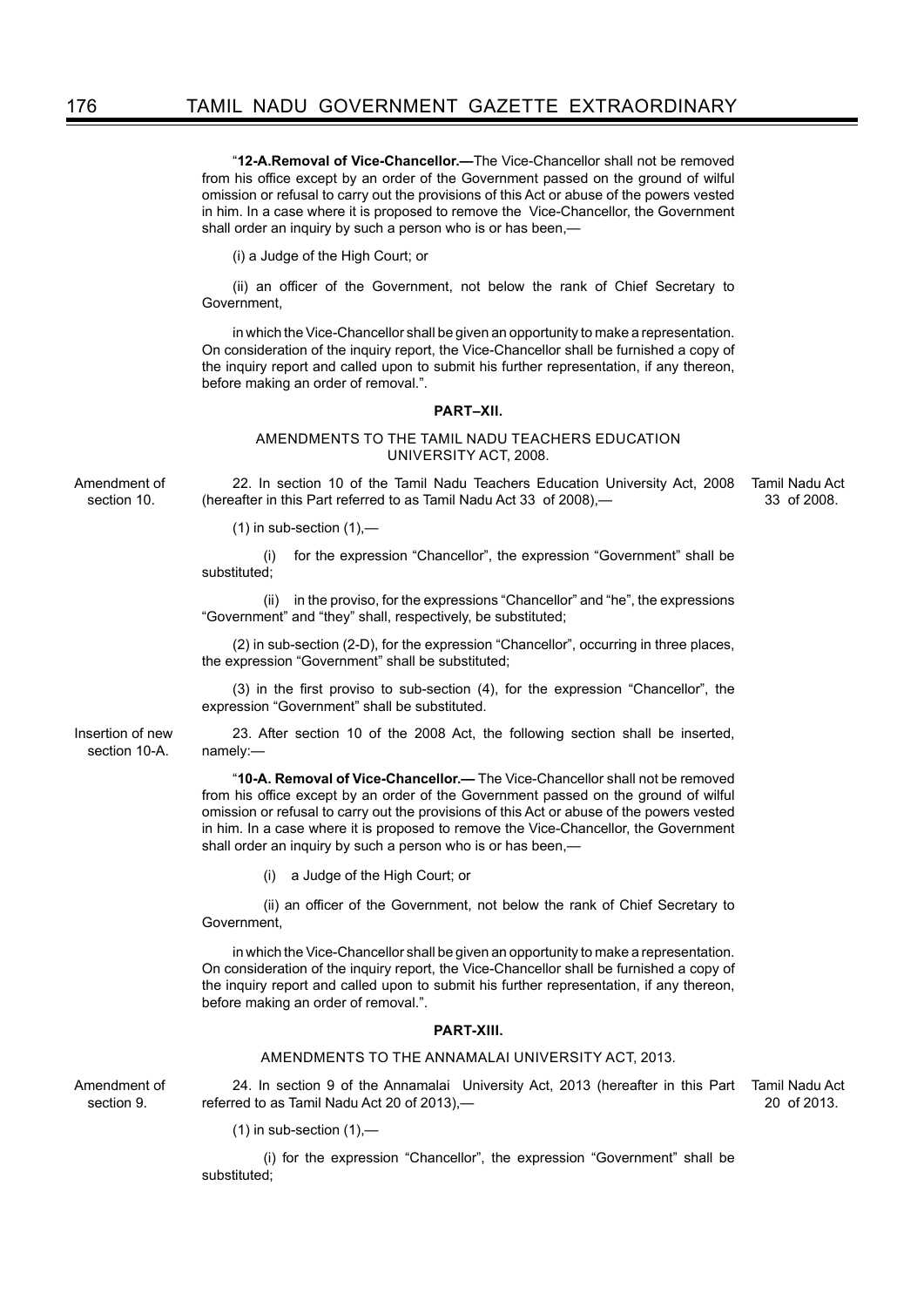(ii) in the proviso, for the expressions "Chancellor" and "he", the expressions "Government" and "they" shall, respectively, be substituted;

(2) in sub-section (2-D), for the expression "Chancellor", occurring in three places, the expression "Government" shall be substituted;

(3) in the first proviso to sub-section (3), for the expression "Chancellor", the expression "Government" shall be substituted;

(4) sub-sections (6) and (7) shall be omitted.

25. After section 9 of Tamil Nadu Act 20 of 2013, the following section shall be inserted, namely:—

Insertion of new section 9-A.

"**9-A. Removal of Vice-Chancellor.—** The Vice-Chancellor shall not be removed from his office except by an order of the Government passed on the ground of wilful omission or refusal to carry out the provisions of this Act or abuse of the powers vested in him. In a case where it is proposed to remove the Vice-Chancellor, the Government shall order an inquiry by such a person who is or has been—

(i) a Judge of the High Court; or

(ii) an officer of the Government, not below the rank of Chief Secretary to Government,

in which the Vice-Chancellor shall be given an opportunity to make a representation. On consideration of the inquiry report, the Vice-Chancellor shall be furnished a copy of the inquiry report and called upon to submit his further representation, if any thereon, before making an order of removal.".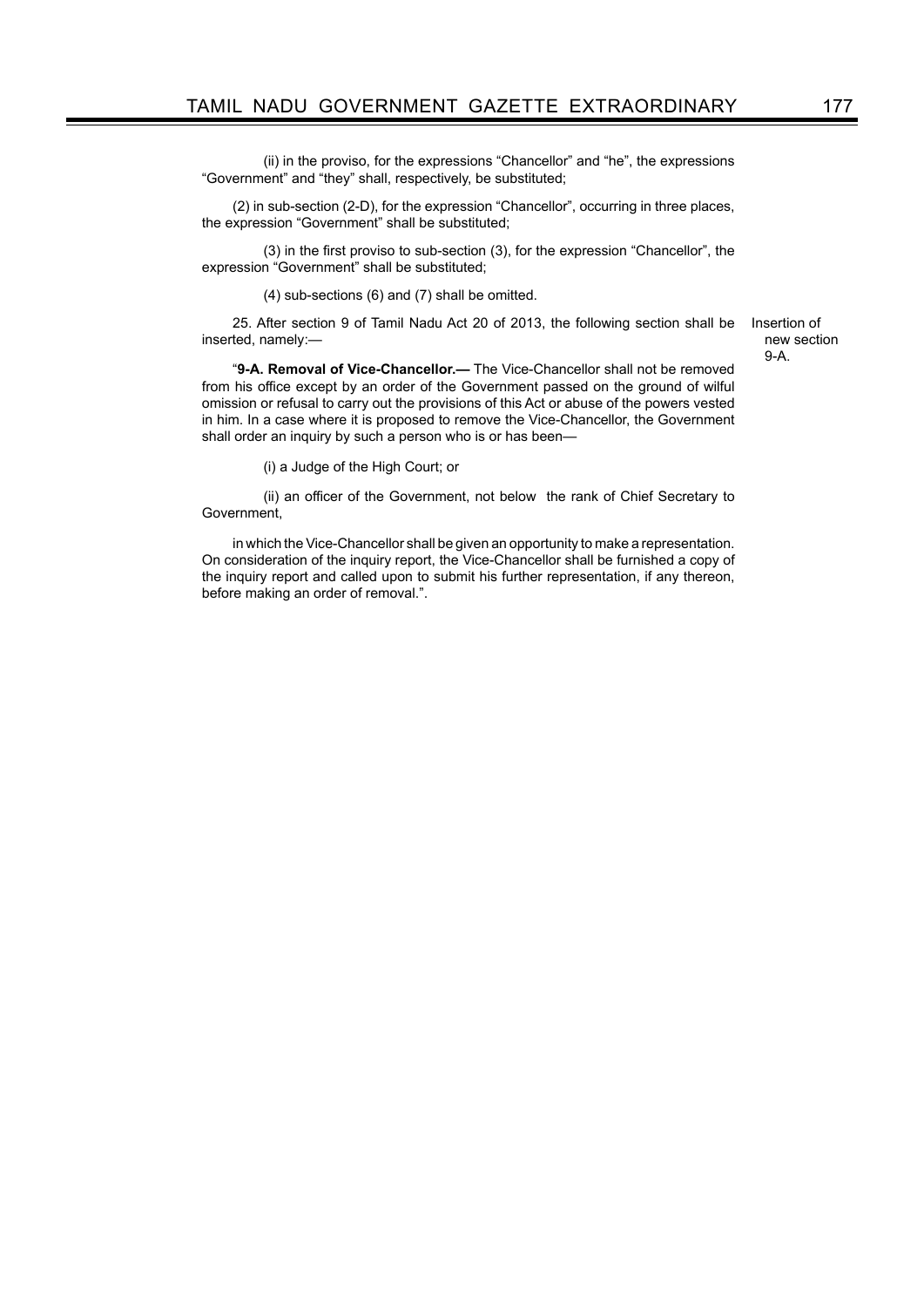# **STATEMENT OF OBJECTS AND REASONS**

In the Gujarat University Act, 1949 (Act 50 of 1949) and the Telangana Universities Act, 1991 (Act 4 of 1991), the Respective State Government have the power to appoint the Vice-Chancellor of the University. The Vice-Chancellor shall be appointed by the Chancellor with the concurrence of the State Government under the Karnataka State Universities Act, 2000 (Act 29 of 2001).

2. It is considered that in line with the aforesaid other State University laws, the Government of Tamil Nadu should be empowered to appoint the Vice-Chancellors of the State Universities. The Government have, therefore, decided to amend the below mentioned University Laws for the purpose :--

- (i) The Madurai-Kamaraj University Act, 1965 (Tamil Nadu Act 33 of 1965);
- (ii) The Anna University Act, 1978 (Tamil Nadu Act 30 of 1978);
- (iii) The Bharathiar University Act, 1981(Tamil Nadu Act 1 of 1982);
- (iv) The Bharathidasan University Act, 1981(Tamil Nadu Act 2 of 1982);
- (v) The Mother Teresa Women's University Act, 1984 (Tamil Nadu Act 15 of 1984);
- (vi) The Alagappa University Act, 1985 (Tamil Nadu Act 23 of 1985);
- (vii) The Manonmaniam Sundaranar University Act, 1990 (Tamil Nadu Act 31 of 1990);
- (viii) The Periyar University Act, 1997 (Tamil Nadu Act 45 of 1997);
- (ix) The Tamil Nadu Open University Act, 2002 (Tamil Nadu Act 27 of 2002);
- (x) The Thiruvalluvar University Act, 2002 (Tamil Nadu Act 32 of 2002);
- (xi) The Tamil Nadu Teachers Education University Act, 2008 (Tamil Nadu Act 33 of 2008); and
- (xii) The Annamalai University Act, 2013 (Tamil Nadu Act 20 of 2013).
- 3. The Bill seeks to give effect to the above decision.

**DR. K. PONMUDY,** *Minister for Higher Education..*

Secretariat, 25th April 2022. *Secretary.*

Chennai, K. SRINIVASAN,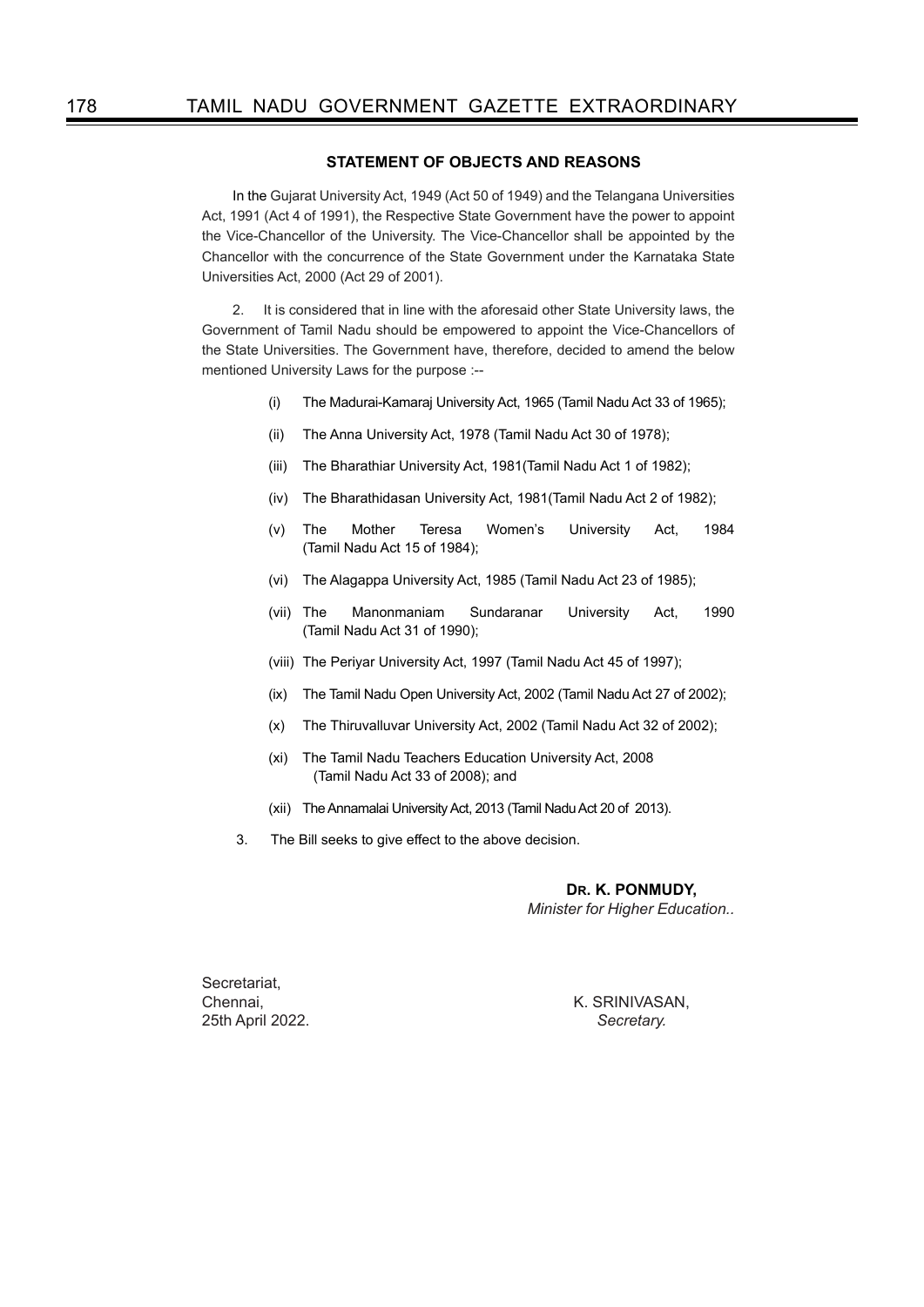Under Rule 130 of the Tamil Nadu Legislative Assembly Rules, the following Bill which was introduced in the Legislative Assembly of the Tamil Nadu on 25th April, 2022 is published together with Statement of Objects and Reasons for general information:-

#### **L.A Bill No. 25 of 2022**

#### **A Bill further to amend the Chennai University Act, 1923.**

Be it enacted by the Legislative Assembly of the State of Tamil Nadu in the Seventy-third Year of the Republic of India as follows:—

1. (1) This Act may be called the Chennai University (Amendment) Act, 2022. Short title and

commencement.

(2) It shall come into force at once.

2. In section 10 of the Chennai University Act, 1923 (hereinafter referred to as the principal Act), in sub-section (1), for the expression "education", the expression "Higher education" shall be substituted. Amendment of section 10.

3. In section 11 of the principal Act, in sub-section (1), — The Amendment of

(i) for the expression "Chancellor", the expression "Government" shall section 11. be substituted;

(ii) in the proviso, for the expressions "Chancellor" and "he", the expressions "Government" and "they" shall, respectively, be substituted.

4. After section 11 of the principal Act, the following section shall be inserted, namely:— Insertion of new section 11-A

**"11-A. Removal of Vice-Chancellor.—**The Vice-Chancellor shall not be removed from his office except by an order of the Government passed on the ground of wilful omission or refusal to carry out the provisions of this Act or abuse of the powers vested in him. In a case where it is proposed to remove the Vice-Chancellor, the Government shall order an inquiry by such a person who is or has been, —

(i) a Judge of the High Court; or

(ii) an officer of the Government, not below the rank of Chief Secretary to Government,

in which the Vice-Chancellor shall be given an opportunity to make a representation. On consideration of the inquiry report, the Vice-Chancellor shall be furnished a copy of the inquiry report and called upon to submit his further representation, if any thereon, before making an order of removal.".

5. In section 18 of the principal Act,—

Amendment of section 18.

(1) in clause (a), under the heading *"Ex-officio Members*.",—

 (i) in item (1), for the expression "Education;", the expression "Higher Education;" shall be substituted;

(ii) after item (1-AA), the following item shall be inserted, namely:—

"(1-AAA) The Secretary to Government in-charge of Finance;";

(2) in clause (aa),—

 (i) for the expression "Education", the expression "Higher Education" shall be substituted;

 (ii) after the expression "or the Secretary to Government in-charge of Law,", the expression "or the Secretary to Government in-charge of Finance" shall be inserted.

Tamil Nadu Act VII of 1923.

Tamil Nadu Act VII

 $of 1923$